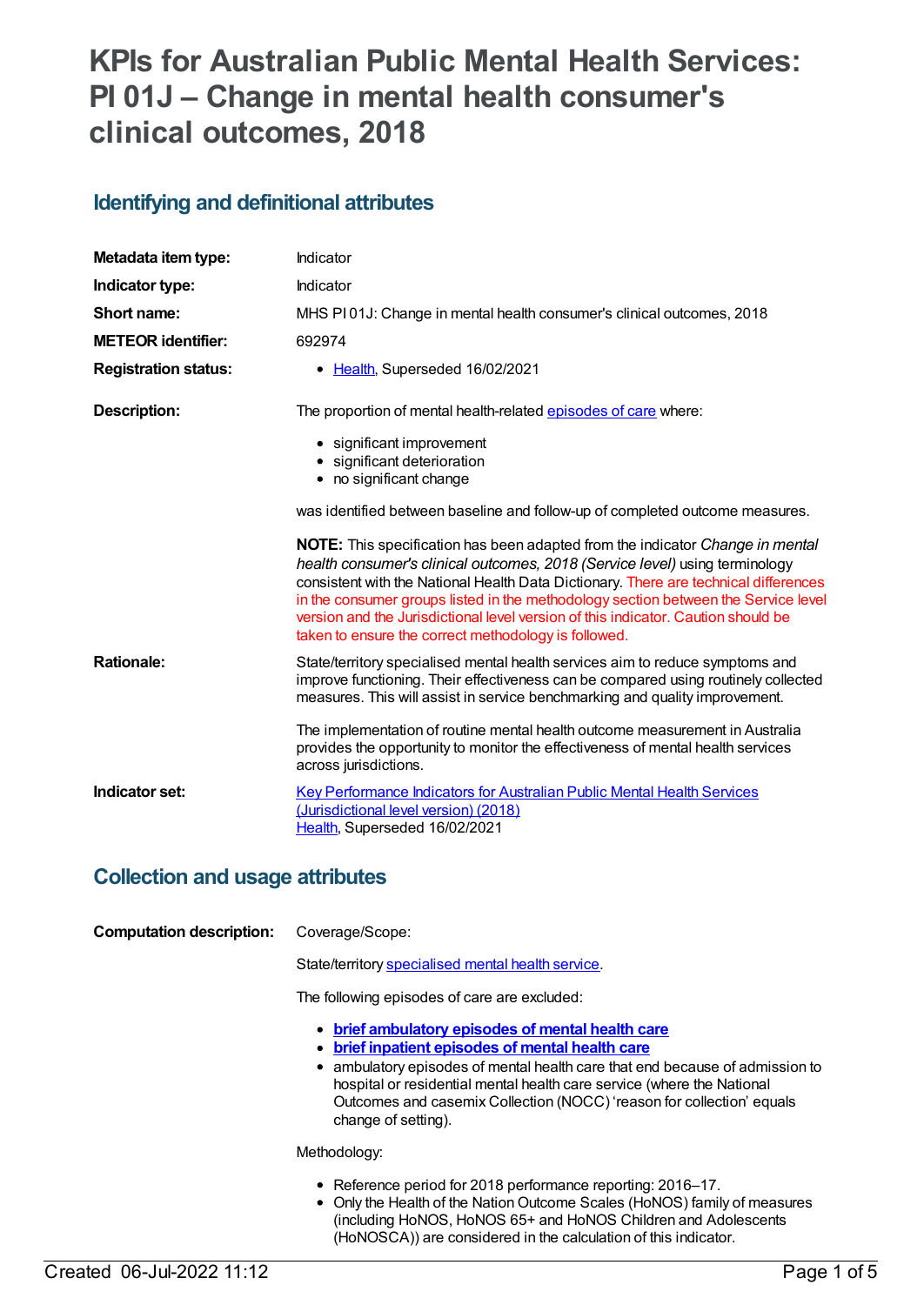- Outcomes are calculated for the following consumer groups:
	- Group A: Consumers separated from hospital. All people who were discharged from an acute admitted patient mental health care service within the reference period. Scores should be calculated as the difference between the total score recorded at admission (the 'baseline') and discharge (the 'follow-up').
	- Group B: Consumers discharged from ambulatory care. All people who were discharged from an ambulatory care episode, provided by an ambulatory mental health care service, within the reference period. Scores should be calculated as the difference between the total score recorded at admission to the episode (the 'baseline'), and discharge from the episode (the 'follow-up'). Ambulatory episodes that are completed because the consumer was admitted to hospital or residential mental health care are excluded from the analysis that is, where the NOCC 'reason for collection' equals change of setting.
	- Group C: Consumers in ongoing ambulatory care. All people who have an 'open' ambulatory episode of care at the end of the reference period. Scores should be calculated as the difference between the total score recorded on the first occasion rated within the reference period which will be either admission or review, (the 'baseline') and the last occasion rated which will be a review (the 'follow-up') in the same reference period.
- Group change analyses can only be determined for episodes of care where both baseline and follow-up ratings are present. This excludes specific episodes defined by the NOCC data collection protocol as not requiring follow-up as well as episodes where either the baseline or follow-up measure is not available.
- The total score is determined for each individual baseline and follow-up score. This is the sum total of the 12 HoNOS/HoNOS65+ scales or the first 13 items of the 15 HoNOSCA. Where one or more of the HoNOS/HoNOS65+ or HoNOSCA items have not been completed correctly, the collection occasion should only be regarded as valid and complete if:
	- For the HoNOS and HoNOS65+, a minimum of 10 of the 12 items have a valid severity rating (i.e. a rating of either 0, 1, 2, 3 or 4)
	- For the HoNOSCA, a minimum of 11 of the first 13 items have a valid severity rating
	- There are no corrections made for missing items.
- Scores are classified as outcomes measures, i.e.'significant improvement', 'significant deterioration' or 'no significant change', based on the effect size statistic.
- The reference period for this indicator is typically a single financial year, and the impact of modifying the reference period is unknown.

#### Definition notes:

|                     | • For the purposes of this key performance indicator (KPI), a medium effect<br>size of 0.5 is used to assign outcome scores to the 3 outcome categories. A<br>medium effect size is equivalent to an individual change score of at least one<br>half (0.5) of a standard deviation.<br>• Individual episodes are classified as either: 'significant improvement' if the<br>effect size index is greater than or equal to positive 0.5; 'significant<br>deterioration' if the effect size index is less than or equal to negative 0.5; or<br>'no change' if the index is greater than negative 0.5 and less than<br>positive 0.5.<br>• Analyses of the 2010-11 national pool of NOCC data identified that for:<br>• Inpatient and ambulatory settings, a 4 point threshold indicates a<br>medium effect size. In practice this means an individual change score<br>of at least 4 points equates to a medium effect size and significant<br>change. This threshold is the same for all 3 HoNOS measures. |
|---------------------|--------------------------------------------------------------------------------------------------------------------------------------------------------------------------------------------------------------------------------------------------------------------------------------------------------------------------------------------------------------------------------------------------------------------------------------------------------------------------------------------------------------------------------------------------------------------------------------------------------------------------------------------------------------------------------------------------------------------------------------------------------------------------------------------------------------------------------------------------------------------------------------------------------------------------------------------------------------------------------------------------------|
| <b>Computation:</b> | (Numerator $\div$ Denominator) x 100                                                                                                                                                                                                                                                                                                                                                                                                                                                                                                                                                                                                                                                                                                                                                                                                                                                                                                                                                                   |
|                     | Calculated separately for each consumer group.                                                                                                                                                                                                                                                                                                                                                                                                                                                                                                                                                                                                                                                                                                                                                                                                                                                                                                                                                         |
| Numerator:          | Number of completed or ongoing episodes of mental health care with completed<br>outcome measures, partitioned by mental health setting, where significant<br>improvement/significant deterioration/no significant change was identified between<br>baseline and follow-up within the reference period.                                                                                                                                                                                                                                                                                                                                                                                                                                                                                                                                                                                                                                                                                                 |
|                     | — Data Flement / Data Set—                                                                                                                                                                                                                                                                                                                                                                                                                                                                                                                                                                                                                                                                                                                                                                                                                                                                                                                                                                             |

**Data Element / Data Set**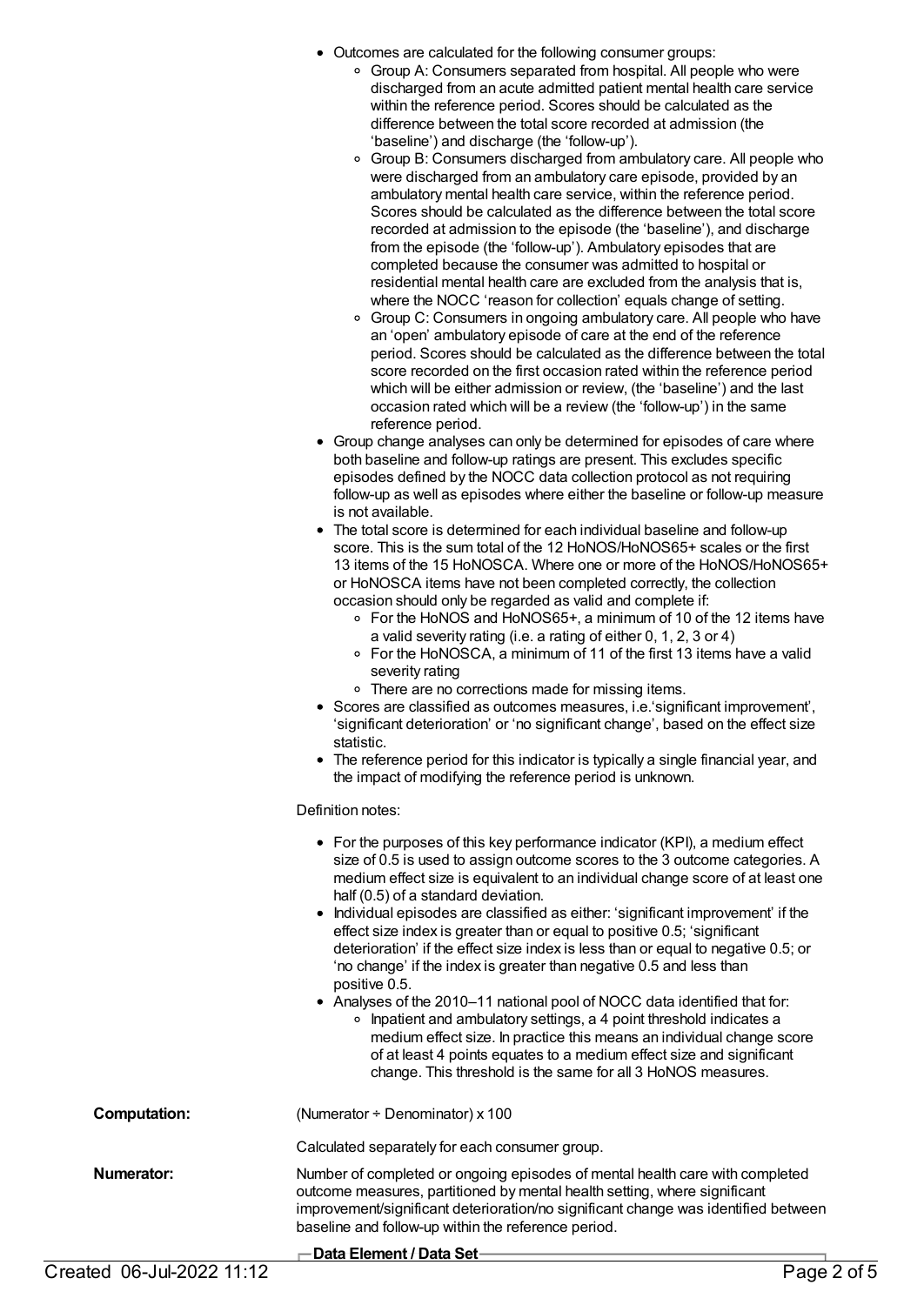#### **Data Element**

Person-level of psychiatric symptom severity, Health of the Nation Outcome Scale 65+ score

#### **Guide for use**

Data source type: Clinical outcome measure

**Data Source**

National [Outcomes](file:///content/636931) and Casemix Collection (NOCC)

#### **Data Element / Data Set**

#### **Data Element**

Person-level of psychiatric symptom severity, Health of the Nation Outcome Scale for Children and Adolescents score

#### **Guide for use**

Data source type: Clinical outcome measure

**Data Source**

National [Outcomes](file:///content/636931) and Casemix Collection (NOCC)

#### **Data Element / Data Set**

#### **Data Element**

Person—level of psychiatric symptom severity, Health of the Nation Outcome Scale score

**Guide for use**

**Data Source**

#### National [Outcomes](file:///content/636931) and Casemix Collection (NOCC)

Data source type: Clinical outcome measure

#### **Data Element / Data Set**

#### **Data Element**

Number of episodes with a completed outcome measure where no significant change was identified

**Data Source**

National [Outcomes](file:///content/636931) and Casemix Collection (NOCC)

#### **Guide for use**

Data source type: Clinical outcome measure

#### **Data Element / Data Set**

#### **Data Element**

Number of episodes with a completed outcome measure where significant deterioration was identified

**Data Source**

National [Outcomes](file:///content/636931) and Casemix Collection (NOCC)

#### **Guide for use**

Data source type: Clinical outcome measure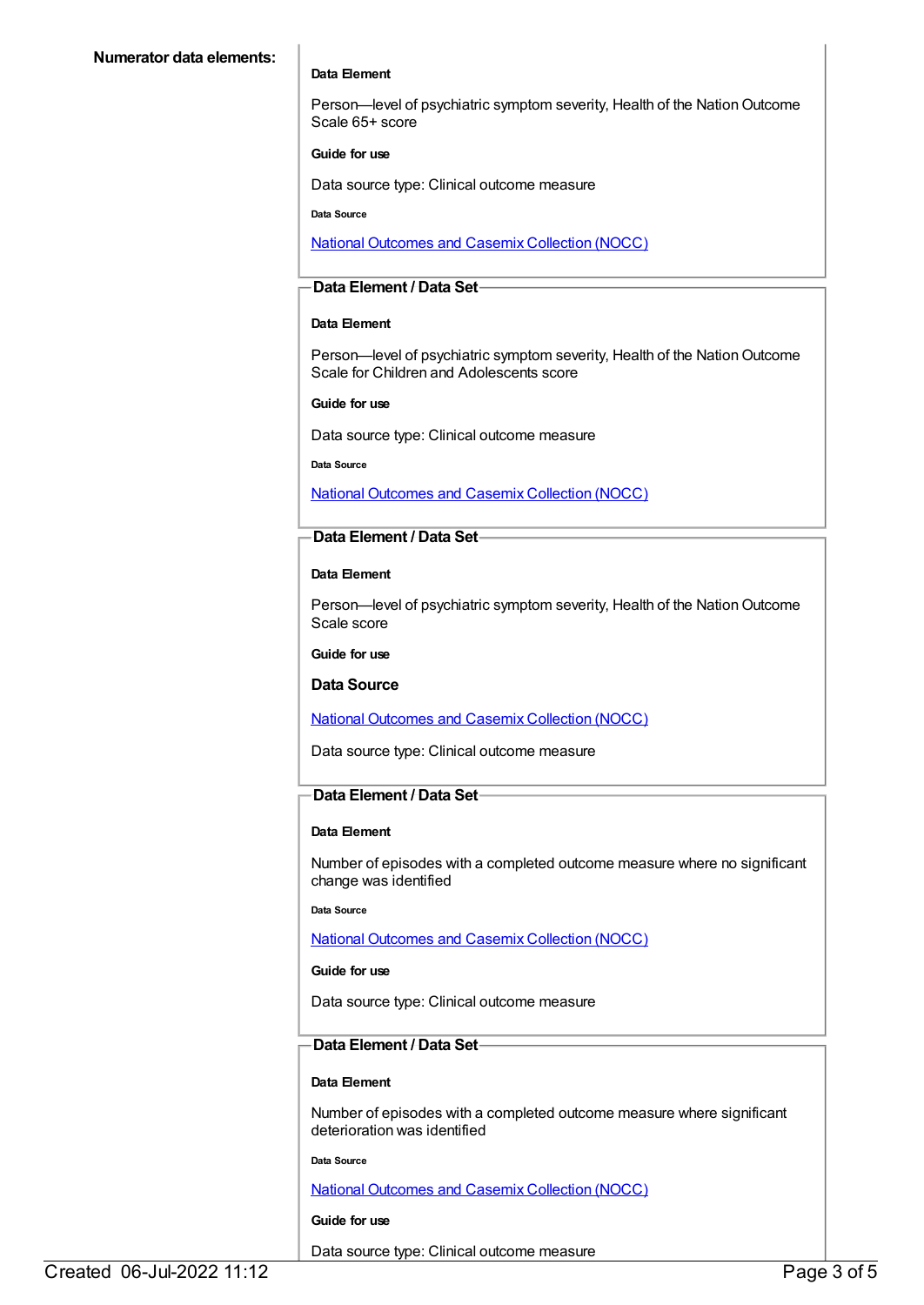|                                    | Data Element / Data Set-                                                                                                                                                                                                                                                                                                                                                                                                                                                                                                                    |
|------------------------------------|---------------------------------------------------------------------------------------------------------------------------------------------------------------------------------------------------------------------------------------------------------------------------------------------------------------------------------------------------------------------------------------------------------------------------------------------------------------------------------------------------------------------------------------------|
|                                    | Data Element                                                                                                                                                                                                                                                                                                                                                                                                                                                                                                                                |
|                                    | Number of episodes with a completed outcome measure where                                                                                                                                                                                                                                                                                                                                                                                                                                                                                   |
|                                    | significant improvement was identified                                                                                                                                                                                                                                                                                                                                                                                                                                                                                                      |
|                                    | Data Source                                                                                                                                                                                                                                                                                                                                                                                                                                                                                                                                 |
|                                    | <b>National Outcomes and Casemix Collection (NOCC)</b>                                                                                                                                                                                                                                                                                                                                                                                                                                                                                      |
|                                    | Guide for use                                                                                                                                                                                                                                                                                                                                                                                                                                                                                                                               |
|                                    | Data source type: Clinical outcome measure                                                                                                                                                                                                                                                                                                                                                                                                                                                                                                  |
| Denominator:                       | Number of completed or ongoing episodes of mental health care with completed                                                                                                                                                                                                                                                                                                                                                                                                                                                                |
|                                    | outcome measures, partitioned by mental health setting within the reference period.                                                                                                                                                                                                                                                                                                                                                                                                                                                         |
| Denominator data<br>elements:      | Data Element / Data Set-                                                                                                                                                                                                                                                                                                                                                                                                                                                                                                                    |
|                                    | Data Element                                                                                                                                                                                                                                                                                                                                                                                                                                                                                                                                |
|                                    | Total number of episodes with a completed outcome measure of significant<br>improvement, no significant change or significant deterioration                                                                                                                                                                                                                                                                                                                                                                                                 |
|                                    | Data Source                                                                                                                                                                                                                                                                                                                                                                                                                                                                                                                                 |
|                                    | <b>National Outcomes and Casemix Collection (NOCC)</b>                                                                                                                                                                                                                                                                                                                                                                                                                                                                                      |
|                                    | Guide for use                                                                                                                                                                                                                                                                                                                                                                                                                                                                                                                               |
|                                    | Data source type: Clinical outcome measure                                                                                                                                                                                                                                                                                                                                                                                                                                                                                                  |
| Disaggregation:                    | Service variables: setting (Group A, B or C).                                                                                                                                                                                                                                                                                                                                                                                                                                                                                               |
|                                    | Consumer attributes: age (0-17, 18-64, 65+).                                                                                                                                                                                                                                                                                                                                                                                                                                                                                                |
| <b>Disaggregation data</b>         | Data Element / Data Set-                                                                                                                                                                                                                                                                                                                                                                                                                                                                                                                    |
| elements:                          | Data Element                                                                                                                                                                                                                                                                                                                                                                                                                                                                                                                                |
|                                    | Person-age, total years N[NN]                                                                                                                                                                                                                                                                                                                                                                                                                                                                                                               |
|                                    | Guide for use                                                                                                                                                                                                                                                                                                                                                                                                                                                                                                                               |
|                                    | Age to be calculated as at start of the episode of care.                                                                                                                                                                                                                                                                                                                                                                                                                                                                                    |
|                                    | Data Source                                                                                                                                                                                                                                                                                                                                                                                                                                                                                                                                 |
|                                    | <b>National Outcomes and Casemix Collection (NOCC)</b>                                                                                                                                                                                                                                                                                                                                                                                                                                                                                      |
|                                    |                                                                                                                                                                                                                                                                                                                                                                                                                                                                                                                                             |
| Comments:                          | Coverage estimates for this indicator—that is the proportion of mental health care<br>episodes with completed clinical outcome measures at both baseline and follow-up<br>-were previously published in MHS KPI 14: Outcomes readiness. Following a<br>review of the indicator set, Outcomes readiness will no longer be reported as a<br>separate indicator but coverage estimates for both service variables and consumer<br>attributes will be included in the reporting of the Change in mental health<br>consumer's clinical outcomes. |
| <b>Representational attributes</b> |                                                                                                                                                                                                                                                                                                                                                                                                                                                                                                                                             |

# **Representation class:** Percentage **Data type:** Real **Unit of measure:** Service event **Format:** N[NN].N